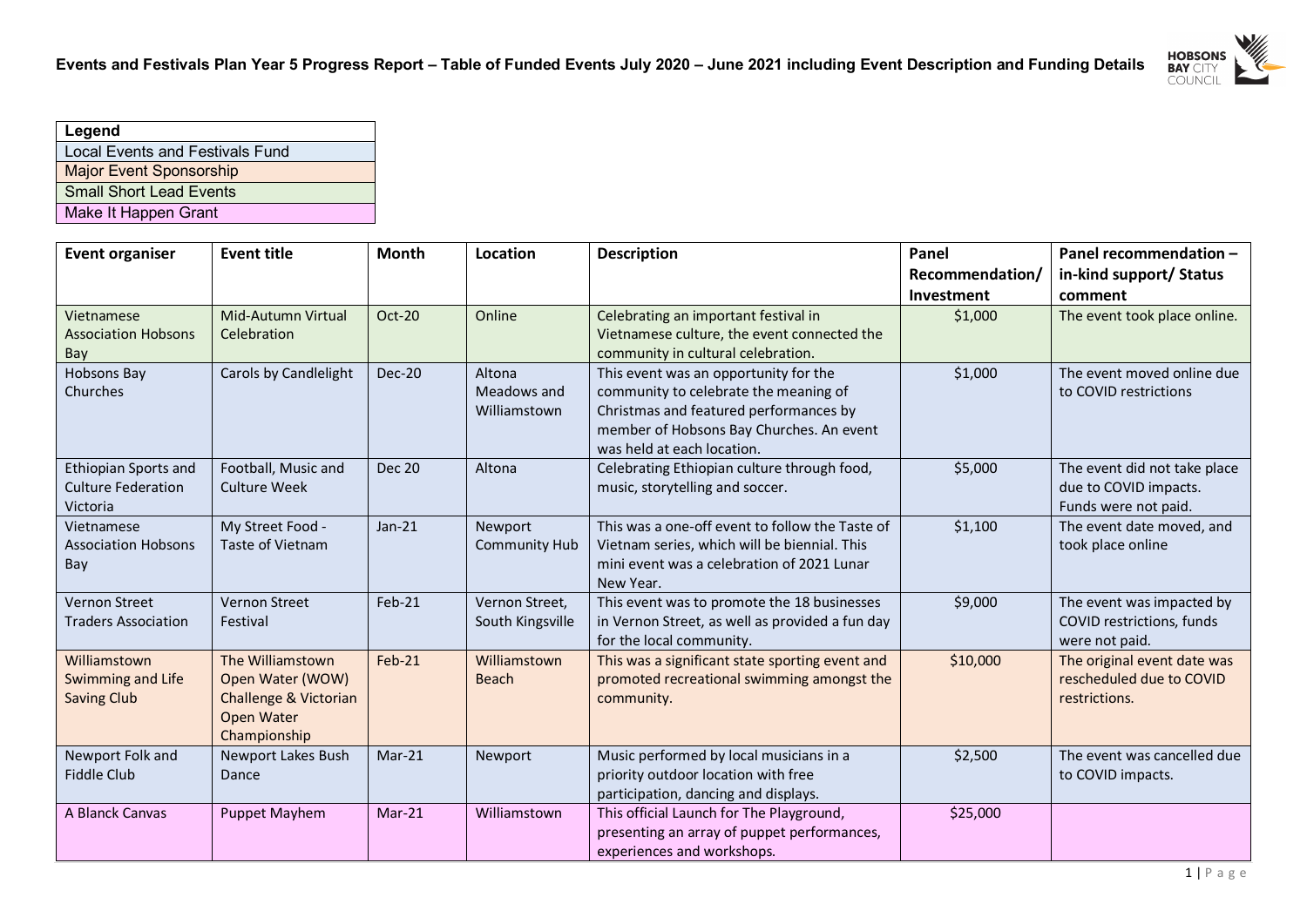

| <b>Event organiser</b>         | <b>Event title</b>           | Month         | Location         | <b>Description</b>                                                          | Panel           | Panel recommendation -       |
|--------------------------------|------------------------------|---------------|------------------|-----------------------------------------------------------------------------|-----------------|------------------------------|
|                                |                              |               |                  |                                                                             | Recommendation/ | in-kind support/ Status      |
|                                |                              |               |                  |                                                                             | Investment      | comment                      |
| <b>Gateways Community</b>      | Multicultural                | $Mar-21$      | South Kingsville | An opportunity to share and experience                                      | \$3,400         | The event did not proceed    |
| <b>Services</b>                | Celebration Day              |               |                  | different cultures and showcase the vibrancy                                |                 | due to COVID impacts.        |
|                                |                              |               |                  | of the multicultural community in the city.                                 |                 | Funds were not paid.         |
| Hobsons Bay                    | <b>Easter Festival</b>       | Apr-21        | Altona and       | Marking a significant period in the Christian                               | \$2,500         | The event did not procced    |
| Churches                       |                              |               | Williamstown     | calendar, the event proposed to take place in                               |                 | due to COVID impacts.        |
|                                |                              |               |                  | Altona and Williamstown with music, food and                                |                 | Funds were not paid.         |
|                                |                              |               |                  | opportunities to connect                                                    |                 |                              |
| <b>Tarxien Social Club</b>     | The Feast of the             | Apr-21        | Queen of Peace,  | This event marked a longstanding Maltese                                    | \$1,000         |                              |
|                                | Annunciation                 |               | Altona           | religious tradition for churchgoers in this                                 |                 |                              |
|                                |                              |               | <b>Meadows</b>   | parish.                                                                     |                 |                              |
| The Pier Festival              | Pier Festival for            | Apr-21        | Seaworks,        | Taking place during rescheduled Midsumma,                                   | \$14,500        |                              |
|                                | Queer Women                  |               | Williamstown     | the event created a unique opportunity for                                  |                 |                              |
|                                |                              |               |                  | Queer women artists and entertainers to                                     |                 |                              |
|                                |                              |               |                  | showcase their talents and offering to a                                    |                 |                              |
|                                |                              |               |                  | diverse crowd.                                                              |                 |                              |
| <b>Melbourne Jazz</b>          | <b>Newport Jazz Festival</b> | $May-21$      | Newport          | This event provided a packed program of                                     | \$7,500         |                              |
| <b>Jammers</b><br>Incorporated | 2021                         |               |                  | professional and semi-professional jazz<br>musicians over a weekend period. |                 |                              |
| The Equality Project           | LGBTIQ+ Mental               | $May-21$      | Williamstown     | A one-day event for LGBTIQ+ communities in                                  | \$10,000        |                              |
| Ltd                            | <b>Health Day</b>            |               | <b>Town Hall</b> | the western suburbs to connect with each                                    |                 |                              |
|                                |                              |               |                  | other and local health services and programs                                |                 |                              |
|                                |                              |               |                  | and learn important practical skills for mental                             |                 |                              |
|                                |                              |               |                  | health.                                                                     |                 |                              |
| <b>Williamstown Literary</b>   | <b>Williamstown Literary</b> | $Jun-21$      | Williamstown     | A weekend program reading, writing, the                                     | \$20,000        | In kind support for the hire |
| Festival                       | Festival                     |               | <b>Town Hall</b> | spoken word and political and cultural                                      |                 | of the Williamstown Town     |
|                                |                              |               |                  | discussions and provides opportunities for                                  |                 | Hall. The festival was       |
|                                |                              |               |                  | skill-building through a range of workshops.                                |                 | cancelled due to the         |
|                                |                              |               |                  |                                                                             |                 | reintroduction of COVID      |
|                                |                              |               |                  |                                                                             |                 | restrictions.                |
| <b>Newport Folk and</b>        | <b>Newport Folk Festival</b> | <b>Jun-21</b> | Newport          | The festival was to enhance the profile of                                  | \$15,000        | The festival was cancelled   |
| <b>Fiddle Club</b>             |                              |               |                  | Hobsons Bay and showcase the talent of the                                  |                 | due to the reintroduction of |
|                                |                              |               |                  | local community and members of NFFC, which                                  |                 | <b>COVID restrictions.</b>   |
|                                |                              |               |                  | add to the cultural life of the community.                                  |                 |                              |
| Melbourne Telangana            | Telangana Cultural           | $Jul-21$      | Williamstown     | This event was to showcase Telugu and                                       | \$4,500         | The event rescheduled twice  |
| Forum Inc                      | Night                        |               |                  | Telangana cultural programs and encourage                                   |                 | due to COVID restrictions    |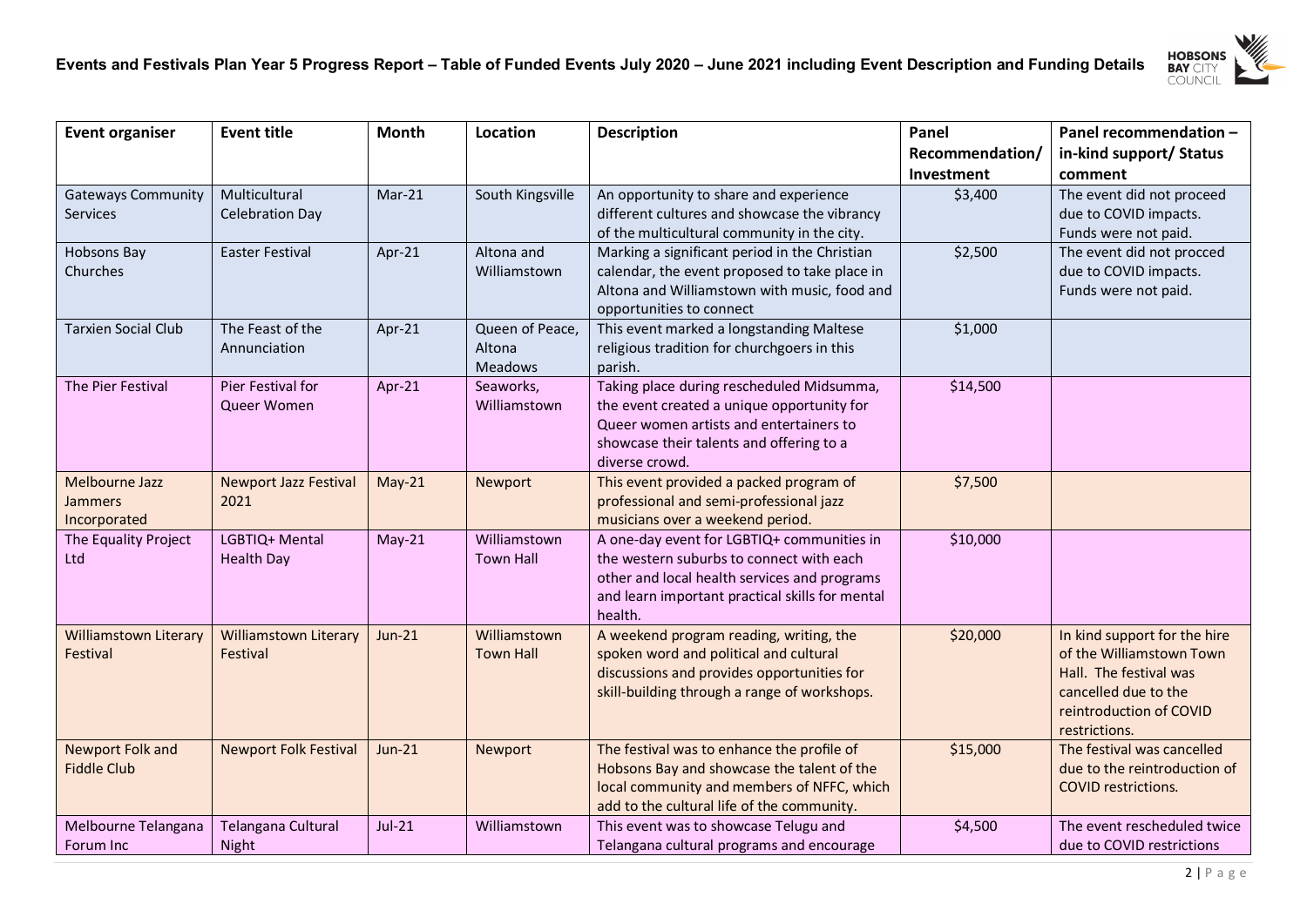

| <b>Event organiser</b>        | <b>Event title</b>           | <b>Month</b> | Location                 | <b>Description</b>                                           | Panel           | Panel recommendation -         |
|-------------------------------|------------------------------|--------------|--------------------------|--------------------------------------------------------------|-----------------|--------------------------------|
|                               |                              |              |                          |                                                              | Recommendation/ | in-kind support/ Status        |
|                               |                              |              |                          |                                                              | Investment      | comment                        |
|                               |                              |              |                          | other communities showcase their cultures                    |                 | and aims to hold the event     |
|                               |                              |              |                          | with performances.                                           |                 | in 2022.                       |
| Seabreeze Quilters            | Seabreeze Quilters           | $Jul-21$     | Williamstown             | This event was about quilters gathering for a                | \$4,500         | After rescheduling the event   |
|                               | <b>Biennial Quilt In</b>     |              |                          | Quilt-In from all over Melbourne, for sharing                |                 | three times, the event was     |
|                               |                              |              |                          | and exchanging information.                                  |                 | held online.                   |
| <b>Altona Village Traders</b> | Winter in Altona             | Aug 21       | Altona                   | This event was to be a month of activations to               |                 | Program impacted by COVID      |
| <b>Association Inc.</b>       |                              |              |                          | embrace Winter within our shopping precincts                 |                 | restrictions, will be          |
|                               |                              |              |                          | and inside our local businesses.                             |                 | rescheduled.                   |
| Williamstown                  | Winter Willy Water           | $Sep-21$     | Williamstown             | This event was to celebrate Williamstown's                   | \$10,000        | The event has been put on      |
| Swimming and Life             | Relay                        |              |                          | maritime history as surfboats and skiffs race                |                 | hold due to COVID              |
| <b>Saving Club</b>            |                              |              |                          | against one another in a row from Seaworks                   |                 | restrictions. It is planned to |
|                               |                              |              |                          | to Williamstown Beach and back again.                        |                 | take place in 2022.            |
| <b>Altona North Bowls</b>     | Community Re-                | Oct-21       | Altona North             | This event is a community open day for                       | \$1,500         | The event is on hold until     |
| Club                          | engagement                   |              |                          | residents re-connect with each other and the                 |                 | COVID restrictions ease.       |
|                               |                              |              |                          | club.                                                        |                 |                                |
| Love Police Touring           | Out on The Weekend           | $Oct-21$     | Williamstown             | This event is an Americana music festival at                 | \$16,000        |                                |
|                               | Festival                     |              |                          | Seaworks for the Hobsons Bay and wider                       |                 |                                |
|                               |                              |              |                          | community that supports culture, tourism and                 |                 |                                |
| <b>Altona Meadows</b>         |                              |              |                          | the economy.<br>This event is a small festival for Halloween |                 |                                |
|                               | Monster Mayhem in            | Oct-21       | Altona<br><b>Meadows</b> |                                                              | \$20,000        |                                |
| Community<br>Association      | the Meadows                  |              |                          | encouraging reconnection in the<br>neighbourhood.            |                 |                                |
| Seaworks Foundation           | <b>STEAM WORKS</b>           | $Nov-21$     | Williamstown             | This event is a partnership between Seaworks                 | \$25,000        |                                |
|                               | Festival                     |              |                          | and Mobil to present an exhibition designed                  |                 |                                |
|                               |                              |              |                          | to foster social intelligence and creative                   |                 |                                |
|                               |                              |              |                          | thinking by opening up the endless                           |                 |                                |
|                               |                              |              |                          | possibilities of physical play.                              |                 |                                |
| Macedonian                    | <b>Macedonian Cultural</b>   | $Nov-21$     | Williamstown             | The Festival is an open-air event consisting of              | \$6,000         |                                |
| <b>Australian Cultural</b>    | <b>Festival Williamstown</b> |              |                          | all day live music, dancing and various                      |                 |                                |
| Orthodox                      |                              |              |                          | entertainment with approximately 15-20 food                  |                 |                                |
| Associations                  |                              |              |                          | stalls (traditional Macedonian).                             |                 |                                |
| Melbourne Highland            | The Williamstown-            | $Nov-21$     | Williamstown             | This event is to give the Hobson Bay and the                 | \$5,000         |                                |
| Games & Celtic                | Melbourne Celtic             |              |                          | wider community an opportunity to see                        |                 |                                |
| <b>Festival Inc</b>           | Festival                     |              |                          | Scottish and Irish dancing and to hear bagpipe               |                 |                                |